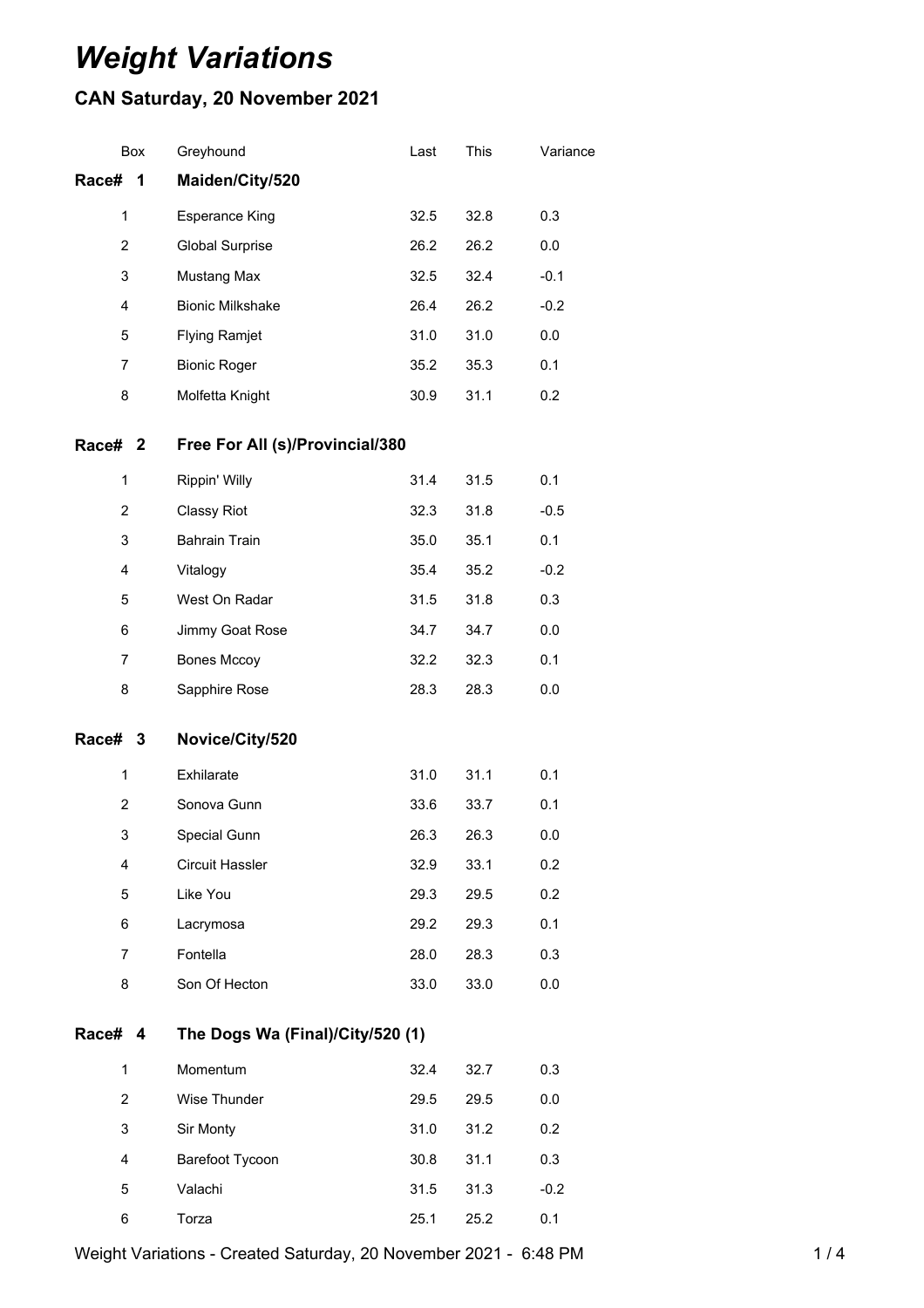## **CAN Saturday, 20 November 2021**

| Box              |                                             | Greyhound                        | Last | This | Variance |
|------------------|---------------------------------------------|----------------------------------|------|------|----------|
| 7                |                                             | Zipper Rogue                     | 34.6 | 34.5 | $-0.1$   |
| 8                |                                             | Mambo Monelli                    | 30.3 | 30.6 | 0.3      |
|                  | Race# 5<br>The Dogs Wa (Final)/City/520 (2) |                                  |      |      |          |
| 1                |                                             | Jackson County                   | 32.9 | 32.6 | $-0.3$   |
| $\overline{2}$   |                                             | Amplified                        | 25.2 | 24.9 | $-0.3$   |
| 3                |                                             | Stargazer                        | 32.6 | 32.5 | $-0.1$   |
| 5                |                                             | <b>Brazil Monelli</b>            | 36.0 | 36.1 | 0.1      |
| 6                |                                             | One Night Only                   | 32.7 | 32.9 | 0.2      |
| 7                |                                             | Jimmy's Decision                 | 31.2 | 31.3 | 0.1      |
| 8                |                                             | West On Brae                     | 32.7 | 32.9 | 0.2      |
| Race#            | 6                                           | The Dogs Wa (Final)/City/520 (3) |      |      |          |
| 1                |                                             | Hi Sky                           | 25.6 | 25.5 | $-0.1$   |
| 2                |                                             | Fernando Star                    | 31.5 | 31.5 | 0.0      |
| 3                |                                             | Destruction                      | 31.2 | 30.8 | $-0.4$   |
| 4                |                                             | Sunset Piper                     | 28.3 | 28.7 | 0.4      |
| 5                |                                             | Super Zoom Jake                  | 32.4 | 31.8 | $-0.6$   |
| 6                |                                             | <b>Historic Time</b>             | 34.7 | 34.8 | 0.1      |
| $\overline{7}$   |                                             | Energetic                        | 34.5 | 34.8 | 0.3      |
| 8                |                                             | Kapito                           | 33.1 | 32.9 | $-0.2$   |
| Race#            | 7                                           | Free For All/City/600            |      |      |          |
| 1                |                                             | Rostered Off                     | 33.1 | 33.1 | 0.0      |
| $\boldsymbol{2}$ |                                             | Wynburn Burner                   | 32.8 | 32.8 | 0.0      |
| 3                |                                             | Wicked Rhythm                    | 25.2 | 25.1 | $-0.1$   |
| 4                |                                             | Major Sacrifice                  | 28.2 | 28.5 | 0.3      |
| 6                |                                             | Jayville Slick                   | 31.8 | 31.7 | $-0.1$   |
| $\overline{7}$   |                                             | Myrtle Monelli                   | 25.6 | 26.0 | 0.4      |
| 8                |                                             | We The People                    | 28.5 | 28.4 | $-0.1$   |
| Race#            | 8                                           | Grade 5/City/715                 |      |      |          |
| 1                |                                             | Jump Into Action                 | 31.3 | 30.9 | $-0.4$   |
| $\overline{c}$   |                                             | Weblec Bloom                     | 26.7 | 26.8 | 0.1      |
| 3                |                                             | West On Mia                      | 25.9 | 26.1 | 0.2      |
| 4                |                                             | Joni Keeping                     | 27.3 | 27.5 | 0.2      |
| 5                |                                             | Kelly's Entity                   | 27.4 | 27.2 | $-0.2$   |
| 6                |                                             | Poppy Passion                    | 27.5 | 27.4 | $-0.1$   |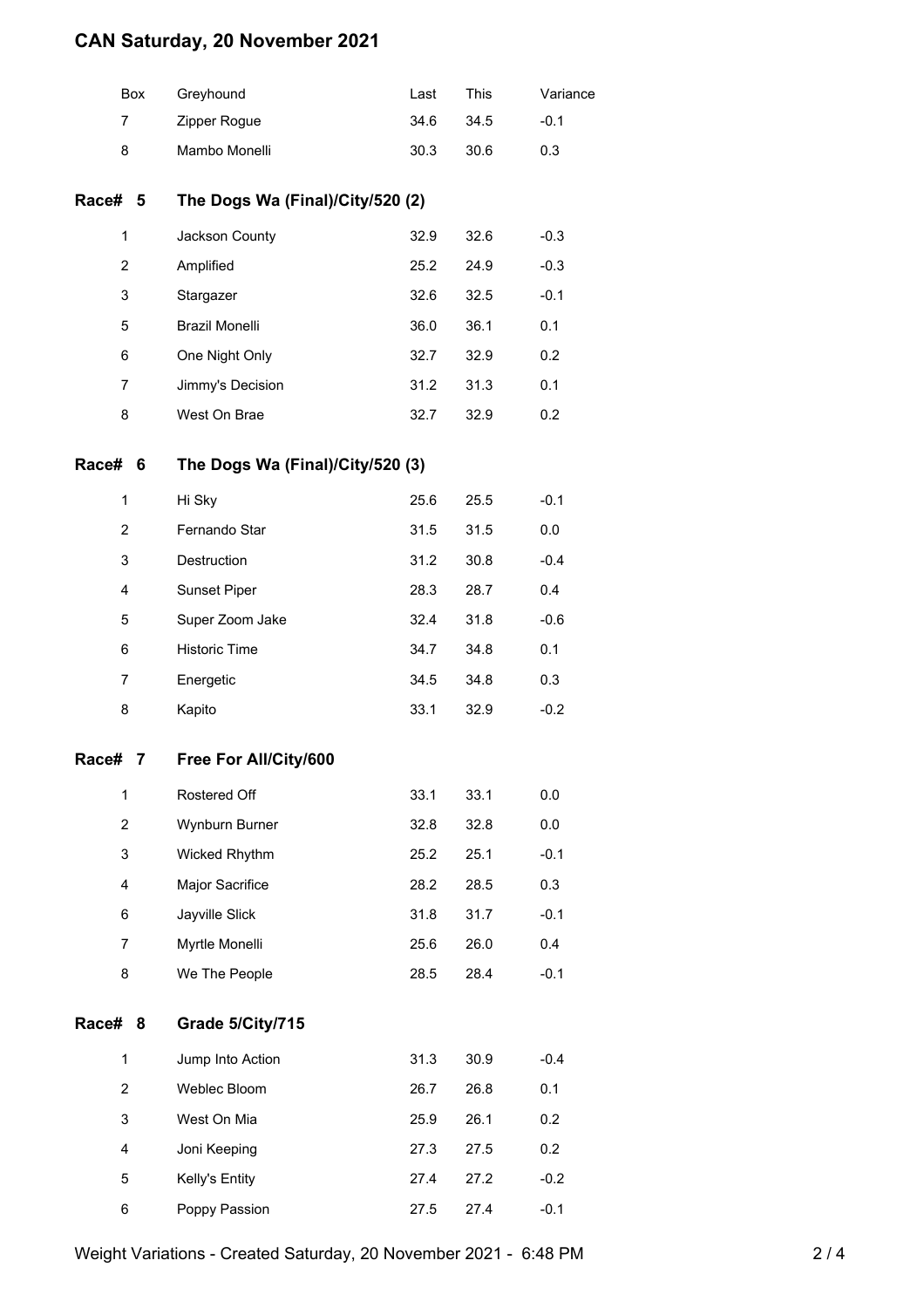## **CAN Saturday, 20 November 2021**

|                 | Box            | Greyhound                         | Last | This | Variance |
|-----------------|----------------|-----------------------------------|------|------|----------|
|                 | 7              | Rhonda Lily                       | 26.4 | 26.0 | $-0.4$   |
|                 | 8              | Just Jazzy                        | 23.3 | 23.2 | $-0.1$   |
| Race# 9         |                | Maiden/Provincial/380             |      |      |          |
|                 | 1              | Wagtail Demon                     | 28.7 | 28.9 | 0.2      |
|                 | 2              | Up An Atom                        | 32.9 | 33.2 | 0.3      |
|                 | 3              | Got The Hammer                    | 30.6 | 30.1 | $-0.5$   |
|                 | 4              | Shinboner Girl                    | 29.1 | 29.2 | 0.1      |
|                 | 5              | Go West                           | 29.1 | 29.3 | 0.2      |
|                 | 6              | No Submission                     | 27.5 | 27.4 | $-0.1$   |
|                 | 7              | Simple Dimple                     | 29.5 | 29.1 | $-0.4$   |
|                 | 8              | Oscar Monelli                     | 34.4 | 34.3 | $-0.1$   |
| <b>Race# 10</b> |                | <b>Grade 5/Provincial/380</b>     |      |      |          |
|                 | $\mathbf{1}$   | <b>Global Bliss</b>               | 28.5 | 28.2 | $-0.3$   |
|                 | 2              | Free And Easy                     | 32.4 | 32.5 | 0.1      |
|                 | 3              | Production                        | 33.1 | 33.0 | $-0.1$   |
|                 | 4              | Liam Keeping                      | 35.2 | 35.1 | $-0.1$   |
|                 | 5              | Top Fun                           | 31.8 | 31.9 | 0.1      |
|                 | 6              | Dancing Fun                       | 28.3 | 28.3 | 0.0      |
|                 | 7              | Zipping Jade                      | 29.6 | 29.9 | 0.3      |
|                 | 8              | Crazy Fun                         | 25.9 | 26.8 | 0.9      |
| <b>Race# 11</b> |                | Grade 5 (mid Dist)/Provincial/600 |      |      |          |
|                 | $\mathbf{1}$   | Shamrock Boy                      | 32.1 | 32.0 | $-0.1$   |
|                 | $\overline{2}$ | <b>Buller Monelli</b>             | 33.1 | 33.0 | $-0.1$   |
|                 | 4              | Chestnut Monelli                  | 36.3 | 36.4 | 0.1      |
|                 | 6              | Kilkenny Monelli                  | 33.2 | 33.5 | 0.3      |
|                 | 8              | Cascade Monelli                   | 27.3 | 27.5 | 0.2      |
| <b>Race# 12</b> |                | Novice/Provincial/380             |      |      |          |
|                 | 1              | Jaxon's Journey                   | 29.8 | 29.3 | $-0.5$   |
|                 | 2              | <b>Extremely Smooth</b>           | 34.7 | 34.8 | 0.1      |
|                 | 3              | More Options                      | 27.6 | 27.6 | 0.0      |
|                 | 4              | Wooden Hands                      | 30.1 | 30.3 | 0.2      |
|                 | 5              | <b>Finest Moment</b>              | 27.5 | 27.5 | 0.0      |
|                 | 6              | Shadow Ace                        | 34.0 | 34.7 | 0.7      |
|                 | 7              | Shinboner Stunt                   | 33.8 | 33.9 | 0.1      |
|                 |                |                                   |      |      |          |